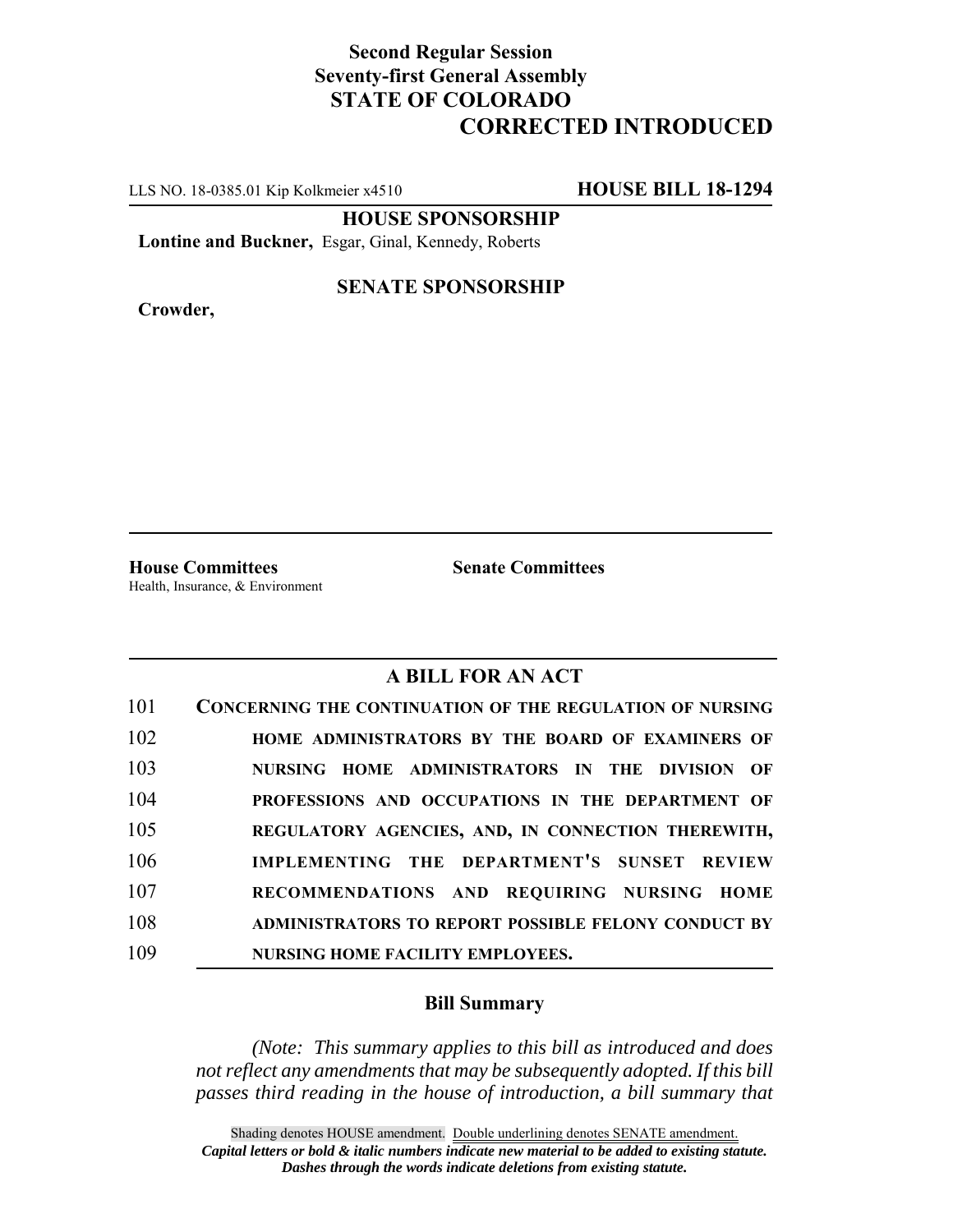*applies to the reengrossed version of this bill will be available at http://leg.colorado.gov/.)*

**Sunset Process - House Health, Insurance, and Environment Committee.** The bill implements the recommendations of the department of regulatory agencies, as contained in the department's sunset review of nursing home administrators, as follows:

- ! Continues the regulation of nursing home administrators by the board of examiners of nursing home administrators in the division of professions and occupations for 7 years, until September 1, 2025 (**sections 1 and 2**); and
- ! Changes the membership of the 5-member board of examiners from 3 practicing nursing home administrators and 2 members representing the public to 2 practicing nursing home administrators and 3 members representing the public. The board membership change applies to appointments made on or after July 1, 2018 (**section 3**).

The bill requires a nursing home administrator to report to law enforcement possible felony conduct by an employee. If the employee holds a state license, the administrator must also report the conduct to the appropriate occupational board or the director of the division of professions and occupations. Failure to report is grounds for discipline.

| $\mathbf{1}$   | Be it enacted by the General Assembly of the State of Colorado:           |
|----------------|---------------------------------------------------------------------------|
| 2              | <b>SECTION 1.</b> In Colorado Revised Statutes, <b>amend</b> 12-39-121 as |
| 3              | follows:                                                                  |
| $\overline{4}$ | 12-39-121. Repeal of article. (1) This article ARTICLE 39 is              |
| 5              | repealed, effective July 1, 2018 SEPTEMBER 1, 2025.                       |
| 6              | (2) Prior to such THE repeal, the licensing functions of the board        |
| $\tau$         | of examiners of nursing home administrators shall be reviewed as          |
| 8              | provided in ARE SCHEDULED FOR REVIEW IN ACCORDANCE WITH section           |
| 9              | 24-34-104. C.R.S.                                                         |
| 10             | <b>SECTION 2.</b> In Colorado Revised Statutes, 24-34-104, repeal         |
| 11             | $(14)(a)(VI)$ ; and <b>add</b> $(26)(a)(VIII)$ as follows:                |
| 12             | 24-34-104. General assembly review of regulatory agencies                 |
| 13             | and functions for repeal, continuation, or reestablishment - legislative  |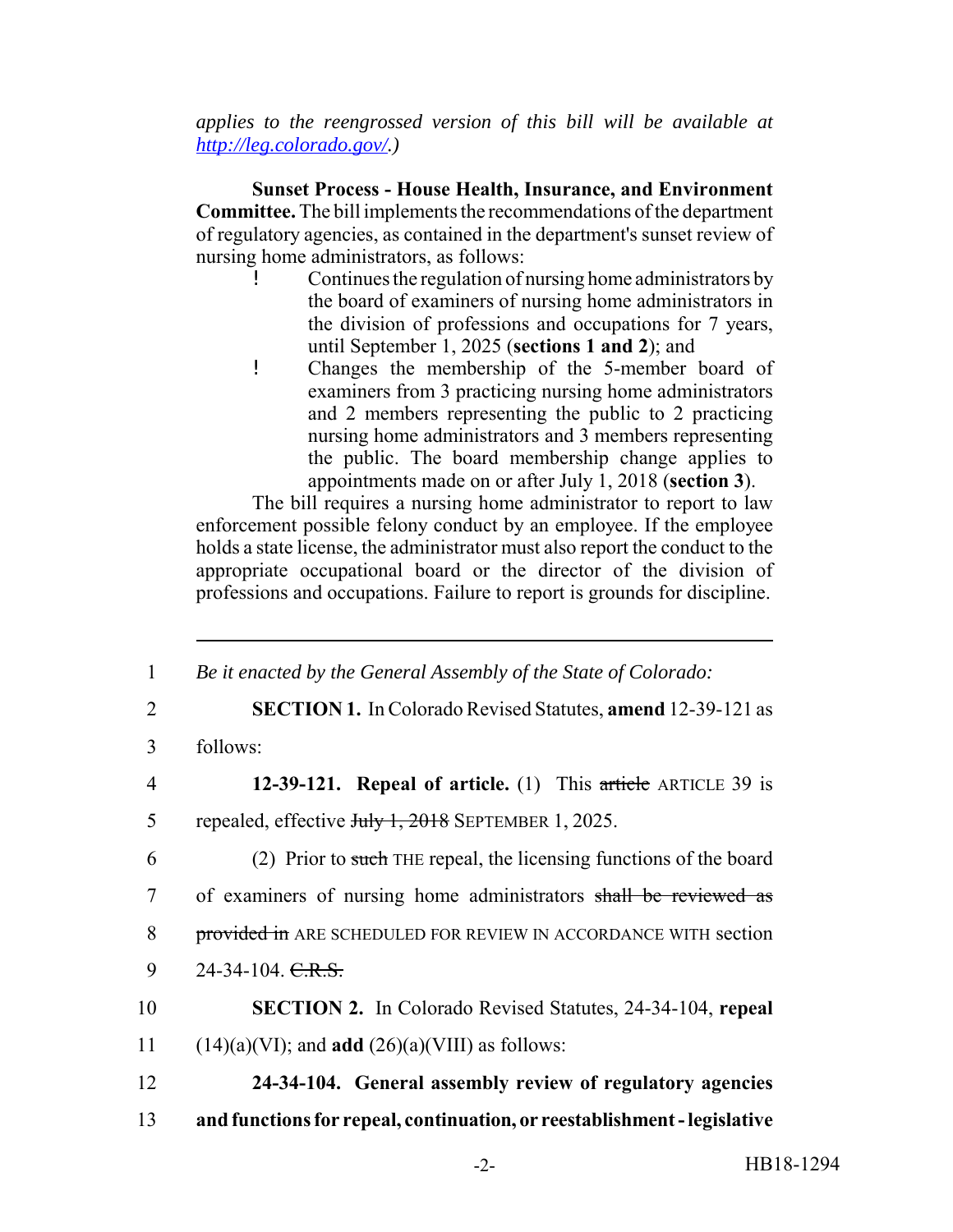**declaration - repeal.** (14) (a) The following agencies, functions, or both, are scheduled for repeal on July 1, 2018: (VI) The board of examiners of nursing home administrators 4 created in section 12-39-104, C.R.S.; (26) (a) The following agencies, functions, or both, are scheduled for repeal on September 1, 2025: (VIII) THE REGULATION OF NURSING HOME ADMINISTRATORS BY THE BOARD OF EXAMINERS OF NURSING HOME ADMINISTRATORS IN ACCORDANCE WITH ARTICLE 39 OF TITLE 12. **SECTION 3.** In Colorado Revised Statutes, 12-39-104, **amend** 11 (1)(a) and (2)(a); and **add** (1)(a.5) as follows: **12-39-104. Board of examiners of nursing home administrators - creation - subject to termination - repeal.** (1) (a) (I) The board of examiners of nursing home administrators is hereby created in the division of professions and occupations in the department of regulatory agencies. The board is composed of the following members appointed by the governor:  $(H)$  (A) Three members who are practicing nursing home 19 administrators duly licensed under this article ARTICLE 39, at least one of whom shall be from nonprofit facility administration. 21 <del>(II) Repealed.</del>  $(HH)(B)$  Three members shall be representative of the public at large; except that upon the expiration of the term of office of the one member of the board representing the public whose term expires on July 25 1, 2011, the board shall consist of two members representative of the public at large. (II) THIS SUBSECTION (1)(a) IS REPEALED, EFFECTIVE JULY 1,2018.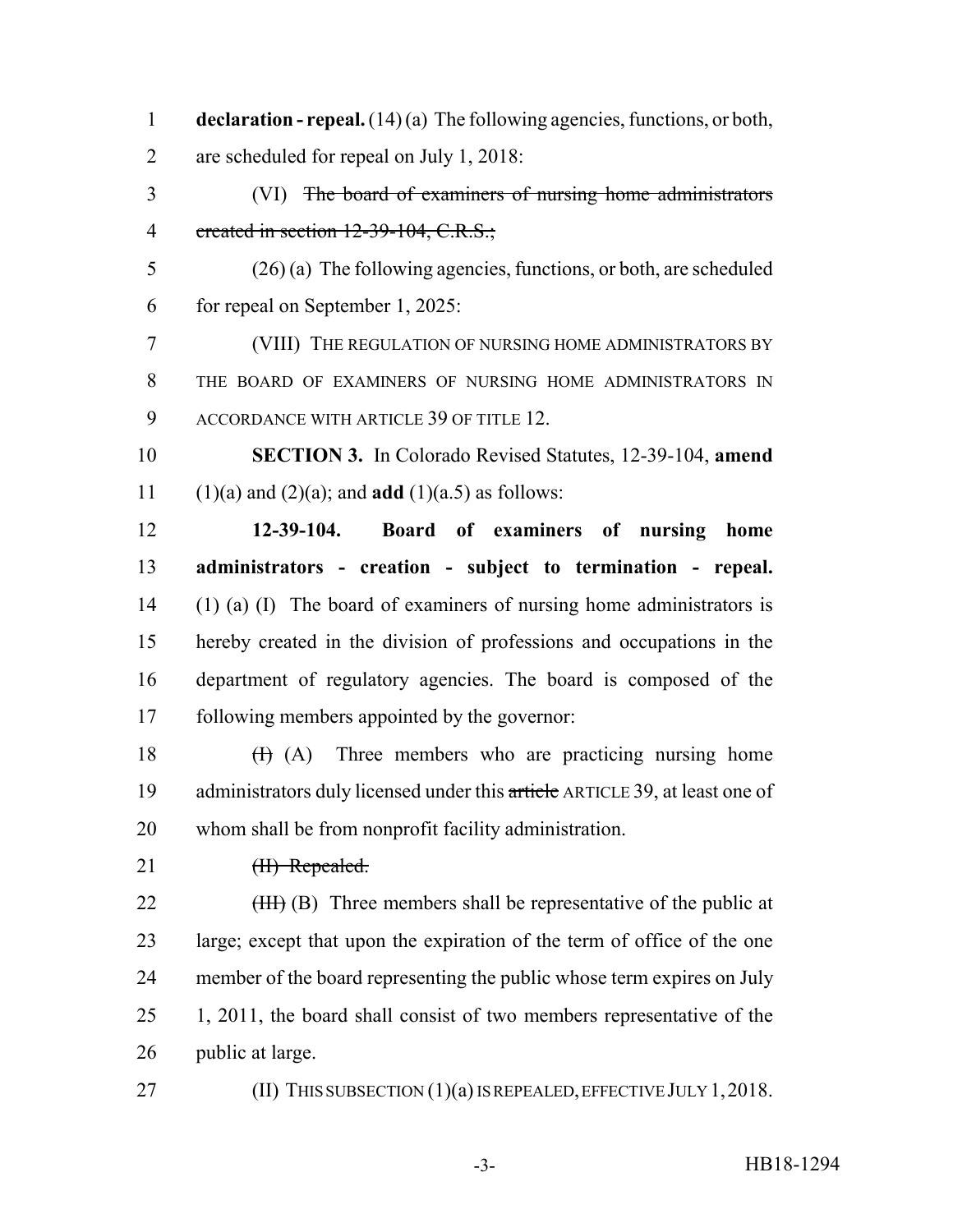(a.5) (I) THE BOARD OF EXAMINERS OF NURSING HOME ADMINISTRATORS IS HEREBY CREATED IN THE DIVISION OF PROFESSIONS AND OCCUPATIONS IN THE DEPARTMENT OF REGULATORY AGENCIES. THE BOARD IS COMPOSED OF THE FOLLOWING MEMBERS APPOINTED BY THE GOVERNOR:

 (A) TWO MEMBERS WHO ARE PRACTICING NURSING HOME ADMINISTRATORS DULY LICENSED UNDER THIS ARTICLE 39, AT LEAST ONE OF WHOM MUST BE FROM NONPROFIT FACILITY ADMINISTRATION; AND

(B) THREE MEMBERS WHO REPRESENT THE PUBLIC AT LARGE.

10 (II) THIS SUBSECTION (1)(a.5) APPLIES TO APPOINTMENTS TO THE 11 BOARD MADE ON OR AFTER JULY 1, 2018.

 (2) (a) The governor shall make appointments to the board. ON OR AFTER JULY 1, 2018, in making an appointment to fill a vacancy on the board in the position of, or to fill the remainder of an unexpired term for, a nursing home administrator who is from nonprofit facility 16 administration, as required by subparagraph  $(I)$  of paragraph  $(a)$  of 17 subsection  $(1)$  SUBSECTION  $(1)(a.5)(I)(A)$  of this section, if the governor, after a good-faith attempt, is unable to find a nursing home administrator candidate who comes from nonprofit facility administration to fill the vacancy or complete the unexpired term, the governor may appoint any 21 qualified nursing home administrator to complete the unexpired term or fill the vacancy in that board position. If the appointment is to fill a vacancy, the board member may serve the full term and is eligible for appointment for a second term.

 **SECTION 4.** In Colorado Revised Statutes, 12-39-108, **add** (11) as follows:

**12-39-108. Licenses.** (11) (a) A LICENSEE SHALL REPORT TO THE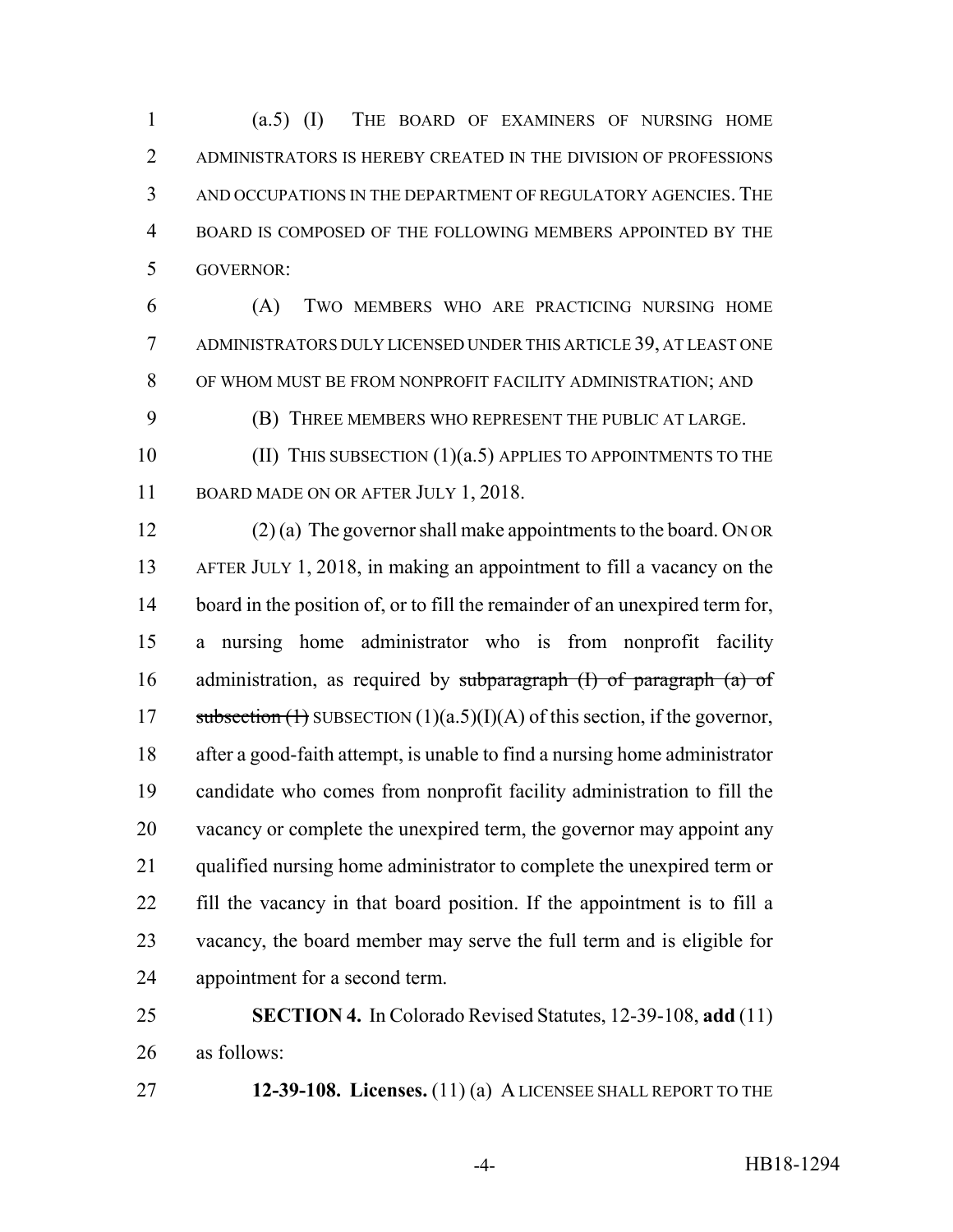APPROPRIATE LAW ENFORCEMENT AUTHORITY CONDUCT OCCURRING IN A 2 NURSING HOME FACILITY BY AN INDIVIDUAL EMPLOYED BY THAT FACILITY THAT THE NURSING HOME ADMINISTRATOR REASONABLY BELIEVES WOULD CONSTITUTE A FELONY UNDER THE LAWS OF THE STATE OF COLORADO. IF THE EMPLOYEE IS LICENSED BY A COLORADO OCCUPATIONAL BOARD OR THE DIRECTOR OF THE DIVISION OF PROFESSIONS AND OCCUPATIONS IN THE DEPARTMENT OF REGULATORY AGENCIES, THE NURSING HOME ADMINISTRATOR SHALL ALSO REPORT THE CONDUCT TO THE APPROPRIATE 9 OCCUPATIONAL BOARD OR THE DIRECTOR.

 (b) A NURSING HOME ADMINISTRATOR WHO IN GOOD FAITH REPORTS CONDUCT DESCRIBED BY THIS SUBSECTION (11) IS IMMUNE FROM CIVIL LIABILITY IN AN ACTION ALLEGING DAMAGES RESULTING FROM THE ADMINISTRATOR'S REPORT TO LAW ENFORCEMENT, AN OCCUPATIONAL BOARD, OR THE DIRECTOR.

 **SECTION 5.** In Colorado Revised Statutes, 12-39-111, **add** (1)(p) as follows:

 **12-39-111. Grounds for discipline.** (1) The board has the power to revoke, suspend, withhold, or refuse to renew any license, to place on probation a licensee or temporary license holder, or to issue a letter of admonition to a licensee in accordance with the procedures set forth in subsection (3) of this section, upon proof that the person:

 (p) (I) HAS FAILED TO REPORT TO THE APPROPRIATE LAW ENFORCEMENT AUTHORITY CONDUCT OCCURRING IN A NURSING HOME FACILITY BY AN INDIVIDUAL EMPLOYED BY THAT FACILITY THAT THE NURSING HOME ADMINISTRATOR REASONABLY BELIEVES WOULD CONSTITUTE A FELONY UNDER THE LAWS OF THE STATE OF COLORADO; OR 27 (II) IF THE EMPLOYEE DESCRIBED IN SUBSECTION  $(1)(p)(I)$  OF THIS